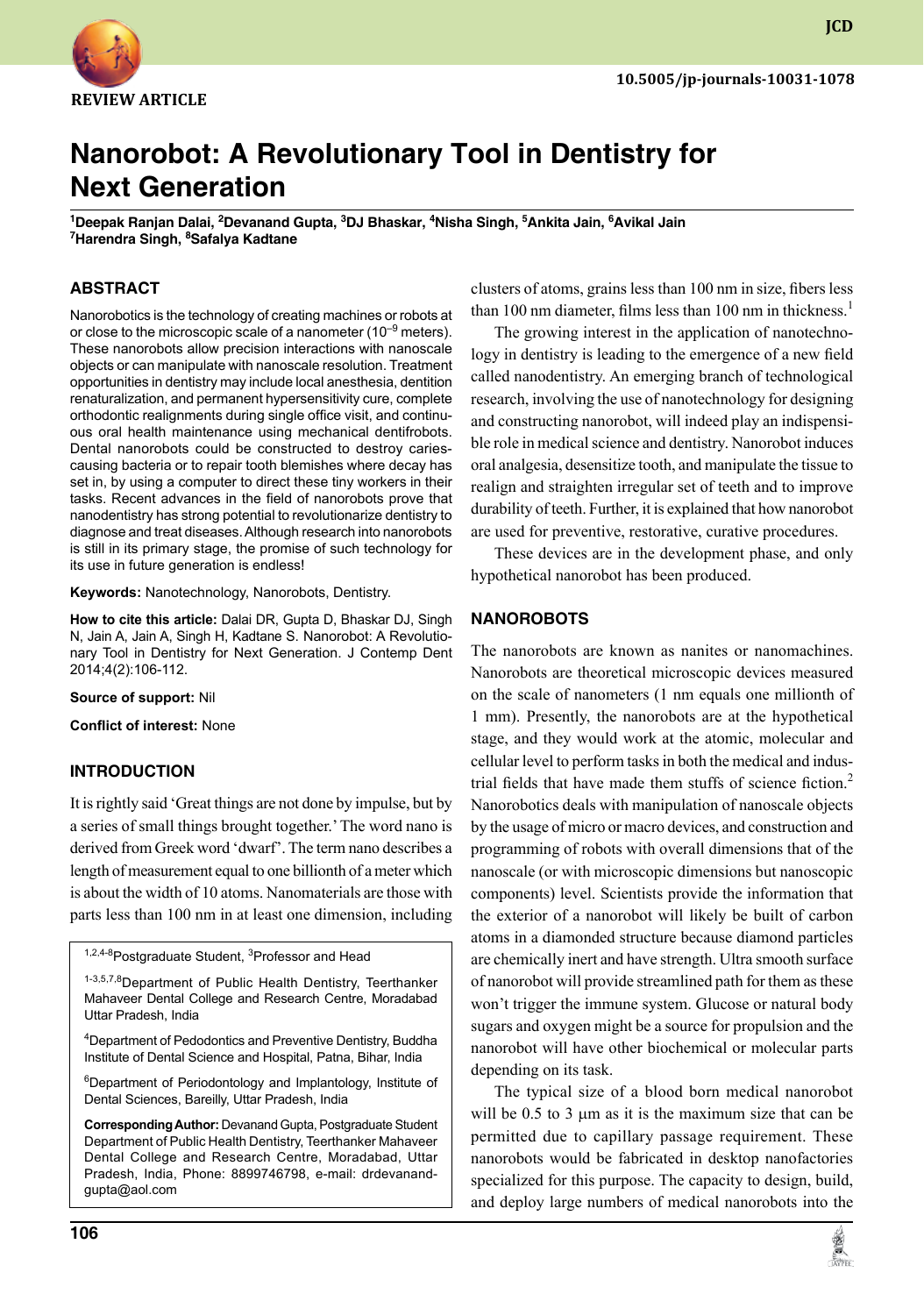human body would make possible the rapid elimination of disease and the effective and relatively painless recovery from physical trauma. Medical nanorobots can be of great importance in easy and accurate correction of genetic defects, and help to ensure a greatly expanded health span. More controversially, medical nanorobots might be used to enhance natural human capabilities. However, mechanical medical nanodevices would not be allowed to self-replicate inside the human body, nor would there be any need for self-replication or repair inside the human body since these nanobugs are manufactured exclusively in carefully regulated nanofactories with outmost precision.

# **PARTS OF NANOROBOTS**

Parts constitute of camera, pay load, capacitor (energy storage unit), swimming tail. They will have a diameter of 0.5 to 3 microns and will be constructed out of parts with dimensions of range of 1 to 100 nm. Carbon will be primarily the principal element in the buld of medical nanorobot because of its inert properties and strength, basically in the form of diamond or fullerene. many other light elements, such as sulfur, hydrogen, nitrogen, oxygen, fluorine, etc. will be used for special purposes in nanoscale gears and other components.<sup>3</sup> The chemical inertness of diamond is proved by several experimental studies. One such experiment conducted on mouse peritoneal macrophages cultured on DLC showed no significant excess release of lactate dehydrogenase or of the lysosomal enzyme  $\beta$ , N-acetyl- $\beta$ -D-glucosaminidase (an enzyme known to be released from macrophages during inflammation). Building nanorobots involve sensors, actuators, control, power, communications and interfacing across spatial scales and between organic/inorganic as well as biotic/abiotic systems.

# **MECHANISM OF ACTION**

The powering of nanorobots can be done by metabolising local glucose, oxygen and externally supplied acoustic energy. Other sources of energy within the body can also be used to supply the necessary energy for the devices. They can be controlled by onboard computers capable of performing around 1,000 or more computations per second. Communication with the device can be achieved by broadcast type acoustic signalling. A navigational network installed in the body provide high positional accuracy to all passing nanorobots and keep track of various devices in the body. These nanorobots will be able to distinguish between different cell types by checking their surface antigens. They are accomplished by the use of chemotactic sensors keyed to the specific antigens on the target cells. When the task of the nanorobots is completed, they can be retrieved by allowing them to exfuse themselves via the usual human

excretory channels. These can also be removed by active scavenger systems.<sup>4</sup>

# **NANOROBOTS IN DENTISTRY**

The growing interest in the future of dental applications of nanotechnology is leading to the emergence of a new field called nanodentistry. Nanorobots induce oral analgesia, desensitize tooth, manipulate the tissue to realign and straighten irregular set of teeth and to improve durability of teeth. Further, nanorobots are used to do preventive, restorative, curative procedures.<sup>5</sup>

# **Developments of Nanotechnology in the Field of Dentistry**

1. *Nanocomposites:* Composite with nanofillers has two types of nanofillers—nanomeric and nanocluster type.

 *Trade name:* Filtek Supreme universal restorative pure nano. $6,7$ 

#### *Advantages*

- High filler loading
- Desirable handling characteristics
- Superior physical properties like modulus of elasticity and flexural strength, etc
- High polish retention because of nanosize fillers which even if get plucked away by tooth brush abrasion, leave the surface with defects smaller than the wavelength of light
- Higher translucency giving it more lifelike appearance
- Fifty percent reduction in curing shrinkage.
- 2. *Nanoimpression:* The introduction of nanofillers into polyvinylsiloxanes yields a siloxane impression material with properties superior to conventional impression materials.

#### *Trade name:* Nanotech Elite H-D

#### *Advantages*

- Better flow
- Improved hydrophilic properties leading to fewer voids at margin and better model pouring
- Enhanced detail precision.
- 3. *Nanosolutions:* Unique, dispersible nanoparticles with superior properties can be produced from nanosolutions which forms a uniform mixture after being mixed with solvents, polymers and paints. This can be made use of dentin bonding agents ( $Adper^{TM}$ ) as these materials have better dentin bond strength and better performance.
- 4. *Nanoencapsulation:*controlled drug release has been best experimented in nanomaterials with hollow spheres, nanotubes, core-shell structure and nanocomposite.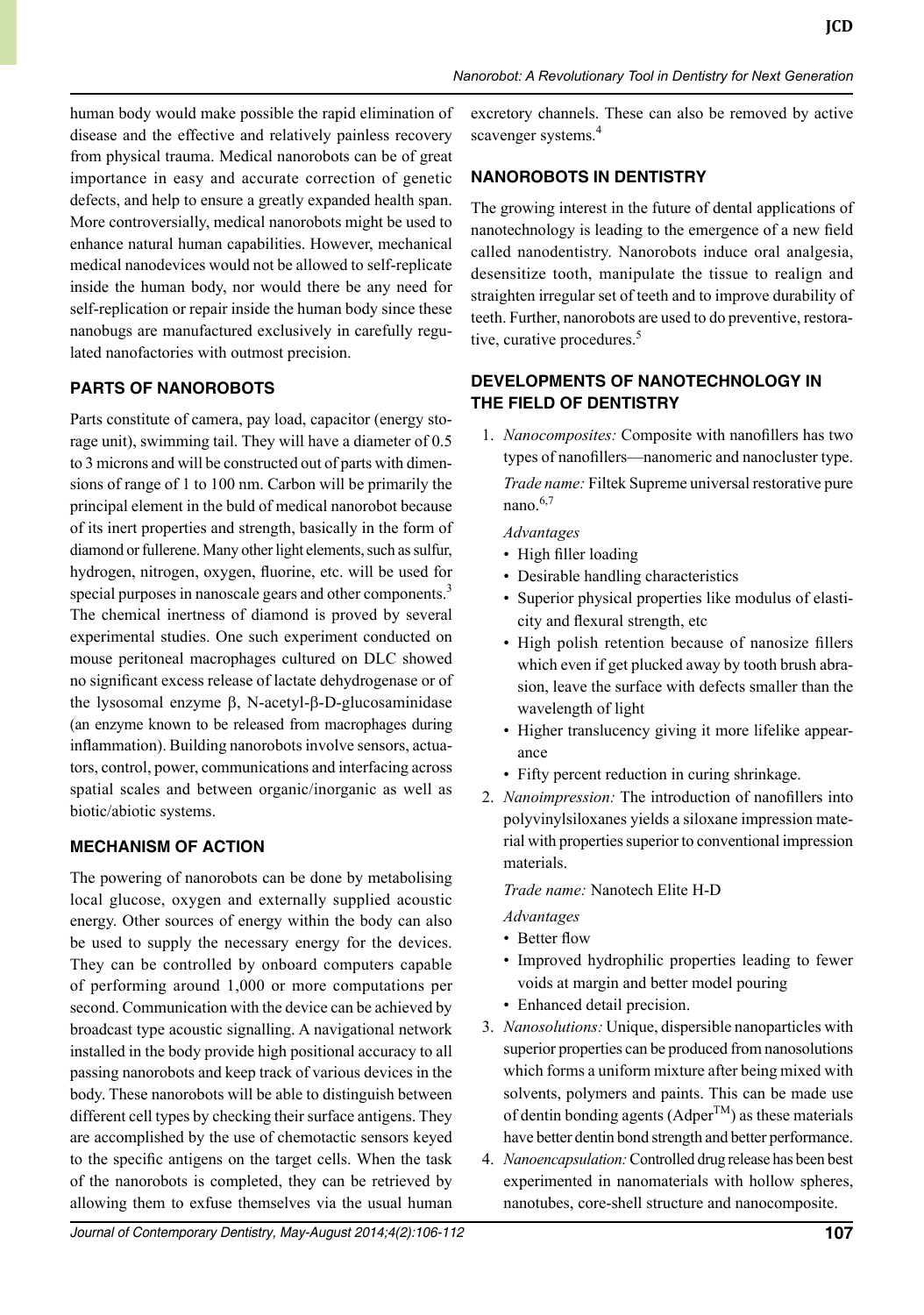In order to achieve a novel drug delivery system apt for the treatment of periodontal diseases, studies were conducted on triclosan-loaded nanoparticles with dimension of 500 nm by Pinon-Segundo E et al. $8$ 

 These particles proved to be anti-inflammatory at experimental sites. Best example of the development of this technological advancement is the production of ARESTIN, where minocycline is introduced into microspheres for drug delivery to periodontal pocket.<sup>9</sup>

 Target delivery system has been developed successfully by SWRI (South West Research Institute) that encompass nanocapsules including antibiotics, vaccines and drug delivery.

In 2003, Osaka University of Japan developed targeted delivery of genes and drugs to human liver. Future specialized nanoparticles could be engineered to target oral tissues, including cells derived from the periodontium of effects. Nanoparticles with peptide feature were formed from engineered hepatitis B virus enveloped L particles that proved vital for liver specific entry by the virus in humans.

5. *Nonsurgical devices:* A surgical knife from microstructured silicon with a diamond-layered tip has been developed. Diamond is a material that is chemically rigid, and silicon is non-magnetic and biocompatible.

 *Trade name:* Sandvik Bioline, RK 91TM needles (AB Sandvik, Sweden).

#### *Advantages*

- Sharper incisions
- Lower penetration pressure.

 Nanosized stainless steel crystals incorporated in suture needles have been developed. Nanotweezers are also under development which aims in making cell-surgery possible in the near future.

6. *Nanorobotic dentifrices:* Nanorobotic dentifrices provided by mouthwash or toothpaste can cover the subgingival surfaces that would metabolize trapped organic matter into harmless and odorless vapors. Properly configured dentifbots can identify and destroy pathogenic bacteria existing in the plaque and elsewhere that will eventually provide a barrier to halitosis.

 Nanorobots provided by mouthwash or toothpaste could perform continuous calculus debridement and metabolize trapped oraganic matter into odorless and inert vapors by hovering on supragingival and subgingival surfaces. These mechanical devices crawling at 1 to 10 microns/sec would be inexpensive and would be programmed in such a manner that they would deactivate themselves if swallowed.<sup>10</sup>

7. *Nanoadhesives:* These are unique and dispersible nanoparticles which prevent agglomerations and these are produced from nanosolutions.

#### *Advantages:*

- Higher dentin and enamel bond strength
- High stress absorption
- Longer shelf life
- Durable marginal seal
- No separate etching required
- Fluoride release.
- 8. *Nanosterilizing solution:* Gandly Enterprises Inc, Florida, has introduced a new disinfectant based on super science of nanoemulsion technology which uses nanosized emulsifier droplets of oil that bombard the pathogens, e.g. EcoTru disinfectant.

*Advantages:*

- Broad spectrum
- Hypoallergic
- Noncorroding
- Does not stain fabric
- Require no protective clothing
- Environment friendly
- Compatible with various impressions
- Materials.
- 9. *Nanodiagnostics:* It involves the use of nanodevices or machines for early diagnosis of disease or predisposition at cellular and molecular level. In *in vitro* diagnostics, nanomedicine could increase the efficiency and reliability of the diagnostics using human fluids or tissues sample by using selective nanodevices, to make multiple analyses at subcellular scale, etc. In *in vivo* diagnostics, nanomedicine could develop devices able to work inside the human body in order to identify the early presence of a disease, to identify and quantify toxic molecules, tumor cells.
- 10. *Orthodontic wires:* Sandvik Nanoflex is a new and advanced stainless steel wire which has the following properties:
	- Ultra-high strength combined
	- Good deformability
	- corrosion resistance
	- Good surface finish.
- 11. *New electrochemical process for coating implants:* Prof Noam Eliaz the one who developed an electrochemical process for coating implants. The new implant after coating improves function and longevity. This process involves an electrochemical deposition of synthetic hydroxyapatite over the implant surface. These new implants are more acceptable to human body as these are able to enhance the integration of the nanocoatings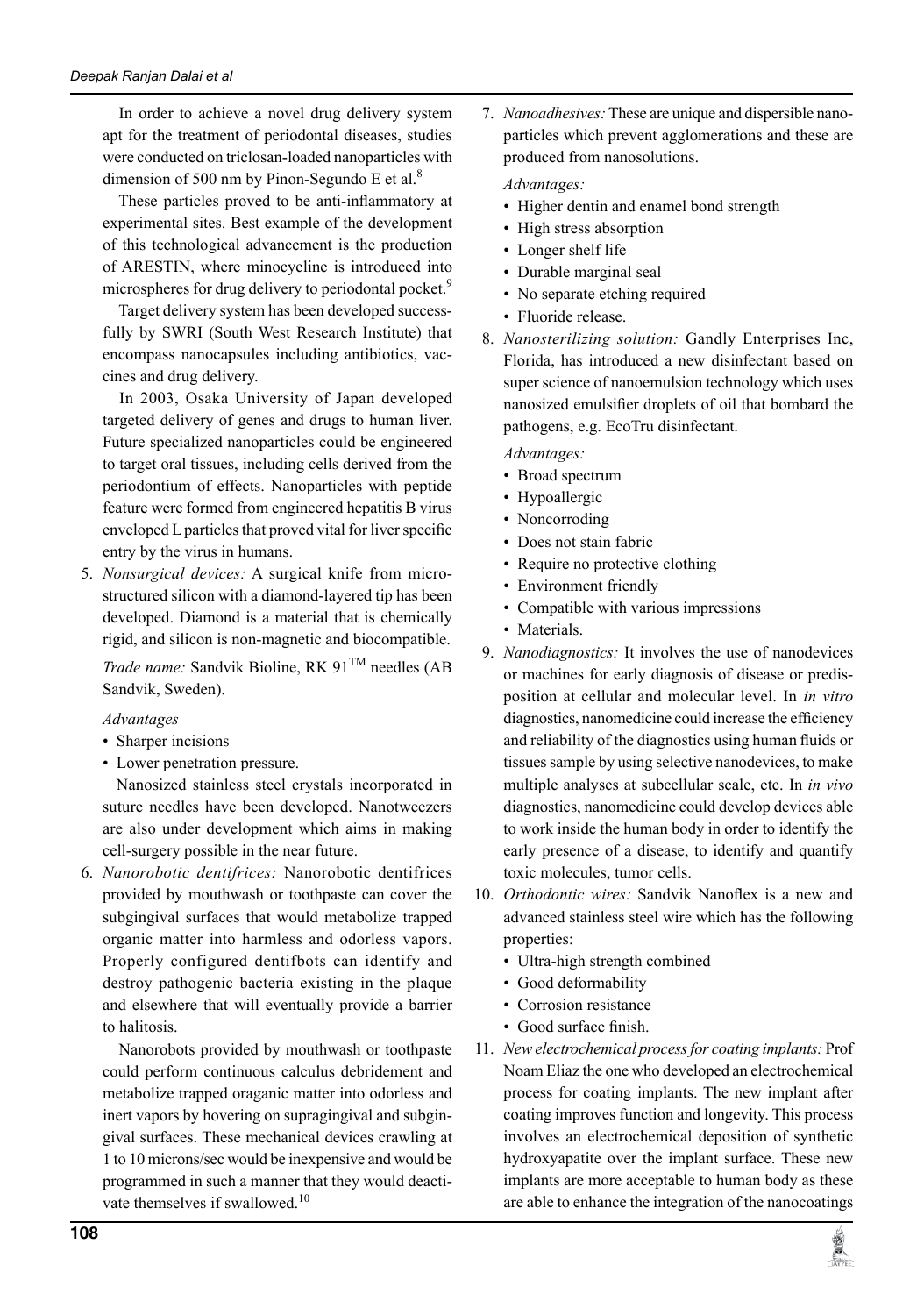to the human tissues. These nanocoatings resembled with the biological materials.

- 12. *Photosensitizers and carriers:* Quantum dots can be used as photosensitizers and carriers. They can bind to the antibody present on the surface of the target cell and when stimulated by UV light, they can give rise to reactive oxygen species and thus will be lethal to the target cell.
- 13. *Protective clothing and filtration masks:* These clothing use antipathogenic nanoemulsions and nanoparticles.
- 14. *Medical appendages for instantaneous healing:* They involve biodegradable nanofibers which provide a delivery platform for hemostatic. Wound dressings with silk nanofibers are under development. Nanocrystalline silver particles provide antimicrobial properties on wound dressings, e.g. Acticoat.
- 15. *Bone targeting nanocarriers:* A biomaterial composing primarily calcium phosphate has been developed. It has the following features:

This bone biomaterial is an easily flowable, moldable paste that conforms to and interdigitates with host bone. It supports growth of cartilage and bone cells.

#### **Dental applications**

1. *Inducing anesthesia:* After instillation of colloidal suspension containing millions of active analgesic nanorobots into the patients gingiva, the ambulating nanorobots reach dentin by migrating into the gingival sulcus and pass painlessly through the lamina propria. Upon reaching the dentin, they enter the dentinal tubules and proceed toward the pulp guided by a combination of chemical gradient, temperature differentials and positional navigation under nanocomputer control. Thus, the migration of nanorobots from tooth surface to the pulp occurs in l00 s. Once installed in the pulp, they establish control over nerve impulse, analgesic nanorobots commanded by the dentist shut down all sensitivity in any particular tooth requiring treatment. When the dentist presses the handheld control, the selected tooth is immediately anesthetized. After the procedure is completed, the dentist orders the nanorobots to restore all sensation and egress from the tooth.

 Nanorobot analgesia offers greater patient comfort, reduces anxiety, no needles, greater selectivity, controllability of analgesic effect, fast and completely reversible action, avoidance of side effects and complications.11-13

2. *Tooth repair:* involves manufacturing and installation of a biologically autologous whole replacement teeth by using genetic engineering, tissue engineering, that includes both mineral and cellular components,

i.e. 'complete dentition replacement therapy' should become feasible within the time and economic constraints of a typical office visit through the use of an affordable desktop manufacturing facility, which would fabricate the new tooth in the dentist's office.

 Chen et al took advantage of these latest developments in the area of nanotechnology to simulate the natural biomineralization process to create the hardest tissue in the human body, dental enamel, by using highly organized microarchitectural units of nanorodlike calcium hydroxyapatite crystals arranged roughly parallel to each other.

3. *Hypersensitivity cure:* It is a pathological phenomenon. It is caused by pressure transmitted hydrodynamically to the pulp. Natural hypersensitive teeth have eight times higher surface density of dentinal tubules and diameter with twice as larger than nanosensitive teeth. Reconstructive dental robots using native biological materials could selectively and precisely occlude specific tubules within minutes, offering a quick and permanent cure.14,15

 On reaching the dentin, the nanorobots enter dentinal tubular holes that are 1 to 4 μm in diameter and proceed toward the pulp, guided by a combination of chemical gradients, temperature differentials and even position of navigation, all under the control of the onboard nanocomputer as directed by the dentist. There are many pathways to travel nanorobots from dentin to pulp. Because of different tubular branching patterns, tubular density may present significant challenge to navigation. Assuming a total path of length of about 10 mm from the tooth surface to the pulp and a modest travel speed of about 100 μm/second. Nanorobots can complete the journey into the pulp chamber in approximately 100 s. The presence of natural cells that are constantly in motion around and inside the teeth, including human gingival, pulpal fibroblasts, cementoblasts, odontoblasts and bacteria inside dentinal tubules, lymphocytes within the pulp or lamina propria suggests that such journey be feasible by cell-sized nanorobots of similar mobility.16

4. *Tooth durability and appearance:* Nanodentistry has given material that is nanostructured composite material, sapphire which increases tooth durability and appearance. Upper enamel layers are replaced by covalently bonded artificial material, such as sapphire. This material has 100 to 200 times hardness and failure strength than ceramic. Like enamel, sapphire is a some what susceptible to acid corrosion. Sapphire has best standard whitening sealant, cosmetic alternative. New restorative nanomaterial to increase tooth durability is nanocomposites. This is manufactured by nanoagglomerated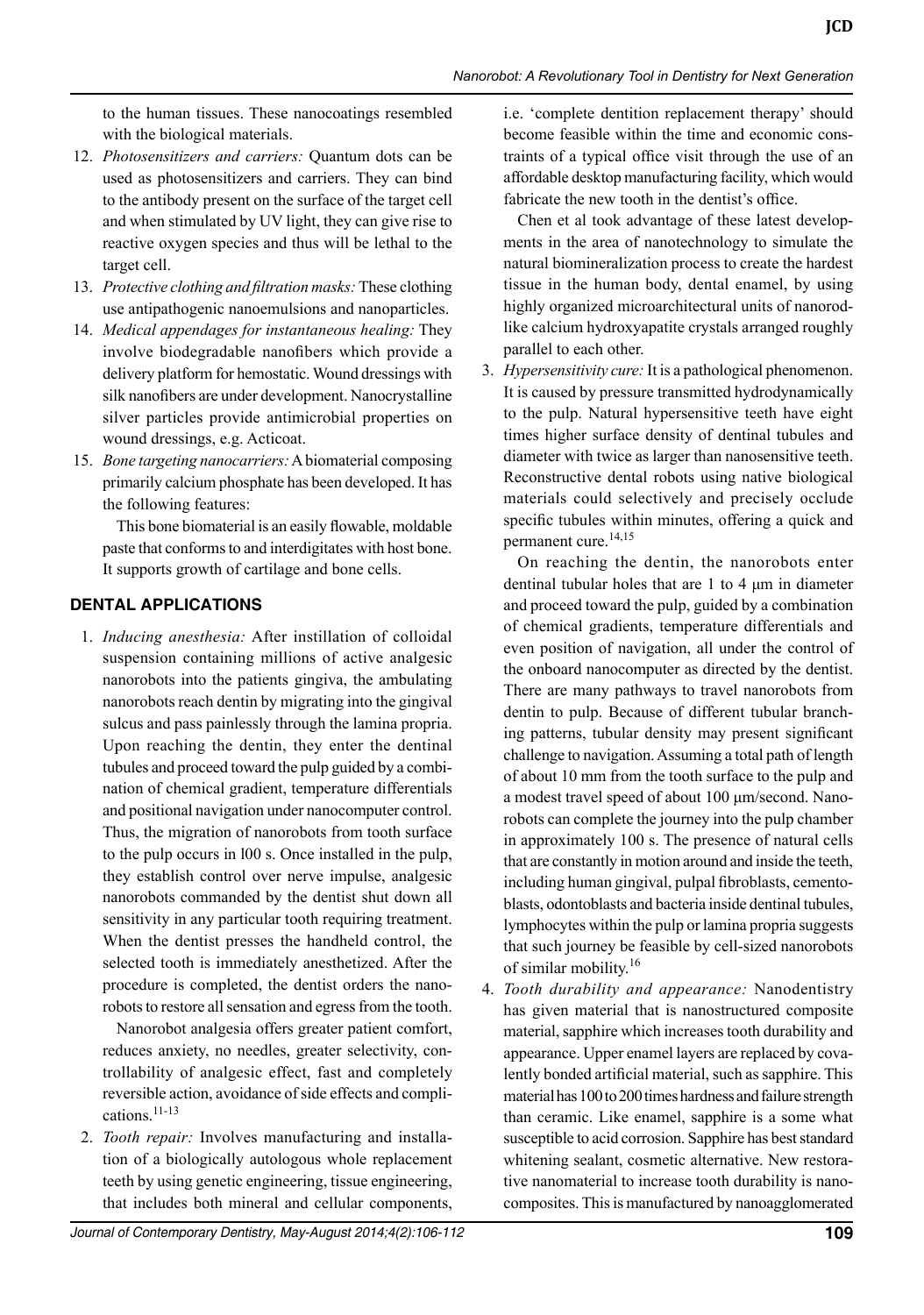discrete nanoparticles that are homogeneously distributed in resins or coatings to produce nanocomposites. The nanofiller includes an aluminosilicate powder having a mean particle size of about 80 nm and a 1:4 ratio of alumina to silica. The nanofiller has a refractive index of 1.503, it has superior hardness, modulous of elasticity, translucency, esthetic appeal, excellent color density, high polish and 50% reduction in filling shrinkage. They are superior to conventional composites and blend with a natural tooth structure much better.

- 5. *Orthodontic treatment:* The treatment generally involves a frictional type of force which provides the desired movement. in a study published by Katz, a reduction in friction has been reported by coating the orthodontic wire with inorganic fullerene-like tungsten disulfide nanoparticles which are known for their dry lubrication properties. it has been reported that orthodontic nanorobots could directly manipulate the periodontal tissues, allowing rapid and painless tooth straightening, rotating and vertical repositioning within minutes to hours.
- 6. *Diagnosis of oral cancer*
	- *Nanoelectromechanical systems (NEMS):* Nanotechnology-based NEMS biosensors that exhibit exquisite sensitivity and specificity for analyte detection, down to single molecule level are being developed. They convert (bio) chemical to electrical signal.<sup>17</sup>
	- *Oral fluid nanosensor test (OFNASET):* The oral fluid nanosensor test technology is used for multiplex detection of salivary biomarkers for oral cancer. It has been demonstrated that the combination of two salivary proteomic biomarkers (thioredoxin and IL-8) and four salivary mRNA biomarkers (SAT, ODZ, IL-8, and IL-1b) can detect oral cancer with high specificity and sensitivity.<sup>18</sup>
	- *Optical nanobiosensor:* The nanobiosensor is a unique fiberoptics-based tool which allows the minimally invasive analysis of intracellular components, such as cytochrome C, which is a very important protein to the process which produces cellular energy and is well-known as the protein involved in apoptosis, or programmed cell death.<sup>19</sup>
- 7. *Treatment of oral cancer:* Nanotechnology in field of cancer therapeutics has offered highly specific tools in the form of multifunctional dendrimers and nanoshells. The unique property of dendrimers, such as their high degree of branching, multivalence, globular structure and well-defined molecular weight make them promising in cancer therapeutics. Nanoshells are miniscule beads with metallic outer layers designed to produce

intense heat by absorbing specific wavelengths of radiations that can be used for selective destruction of cancer cells leaving aside intact and adjacent normal cells.<sup>20,21</sup>

- *Nanomaterials for brachytherapy:* BrachySil<sup>TM</sup> (Sivida, Australia) delivers 32P, clinical trial.
- *Photodynamic therapy:* Hydrophobic porphyrins are potentially interesting molecules for the photodynamic therapy (PDT) of solid cancers or ocular diseases<sup>22,23</sup>
- 8. *Oral hygiene and halitosis:* Properly configured dentifrobots could identify and destroy pathogenic bacteria residing in the plaque and elsewhere, while allowing the 500 or so species of harmless oral micro flora to flourish in a healthy ecosystem. Dentifrobots also would provide a continuous barrier to halitosis, since bacterial putrefaction is the central metabolic process involved in oral malodor.
- 9. *Periodontal tissue engineering:* Tissue engineering concepts for periodontal regeneration are focused on the utilization of synthetic scaffolds for cell delivery purposes. Nonbiologic self-assembling nanosystems will automatically undergo prespecified assemblies much in line with known biologic systems associated with cells and tissues.
- 10. *Surgical nanorobotics:* A surgical nanorobot, programmed or guided by a dentist, could act as a semiautonomous onsite surgeon inside the human body. Such a device could perform various functions, such as searching for pathology and then diagnosing and correcting lesions by nanomanipulation, coordinated by an onboard computer, while maintaining contact with the supervising surgeon via coded ultrasound signals. $^{24}$

 The earliest forms of cellular nanosurgery are already being explored today. For example, a rapidly vibrating (100 Hz) micropipette with a  $\leq$ 1 micron tip diameter has been used to completely cut dendrites from single neurons without damaging cell viability. Axotomy of roundworm neurons was performed by femtosecond laser surgery, after which the axons functionally regenerated. A femtolaser acts like a pair of 'nanoscissors' by vaporizing tissue locally while leaving adjacent tissue unharmed.

- 11. *Bone replacement materials:* These can be used in maxillofacial injuries requiring bone graft, cleft patient and osseous defect in periodontal surgeries.
	- Hydroxyapatite nanoparticles used to treat bone defects are Ostim® (Osartis GmbH & Co KG, Obernburg, Germany) HA.
	- VITOSSO (Orthovita, Inc., Great Valley Parkway Malvern, PA 19355, USA) HA and TCP.
	- NanOSS<sup>TM</sup> (Angstrom Medica, USA) HA.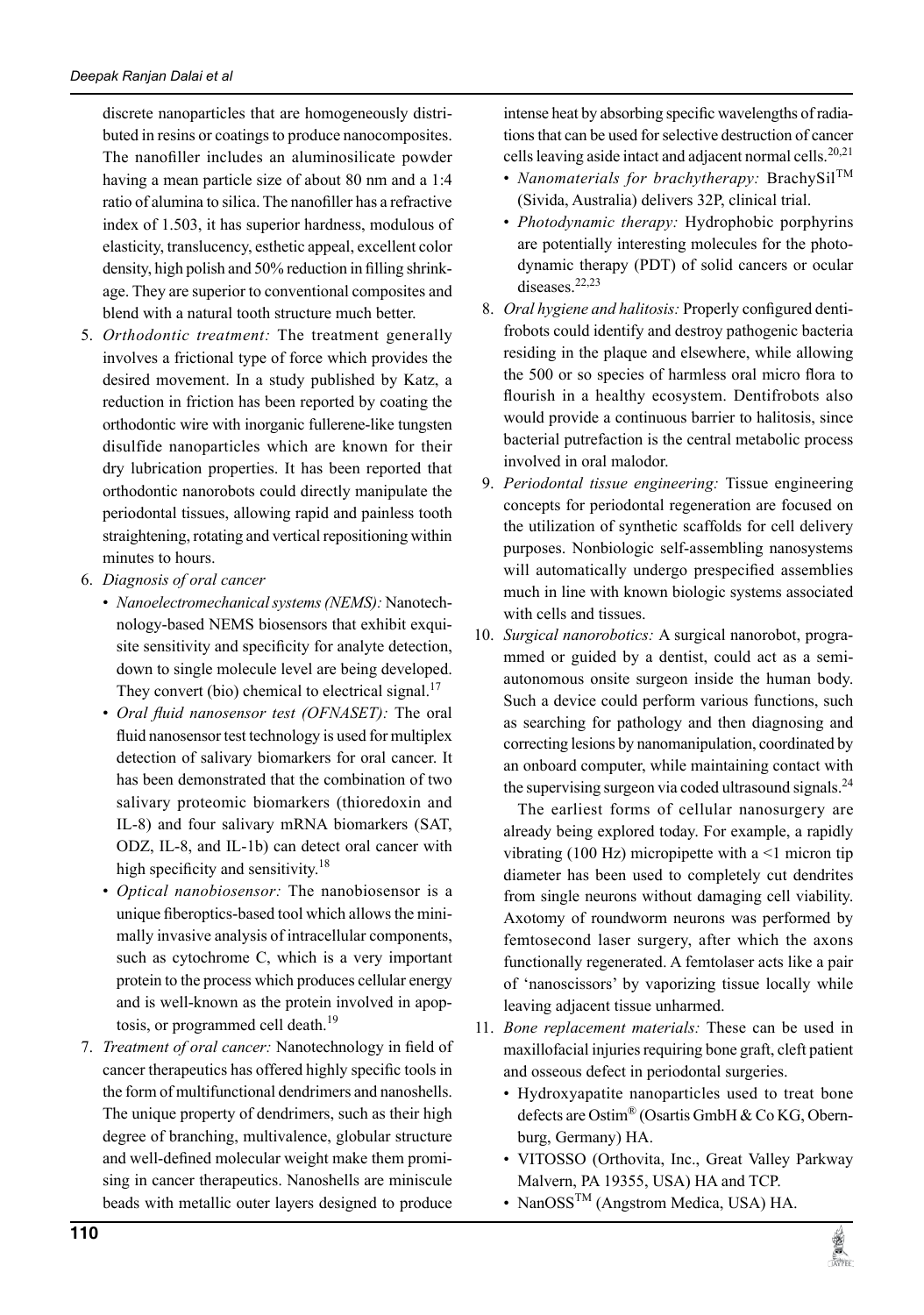12. *Personalized treatment:* Dentists will perform routine examinations that will include use of highresolution imaging devices to better visualize the subsurface tomography of each tooth. Dentists will possess additional predictive tools to characterize bacteria underlying infections and the specific nature of the immune response will be developed, and they will be able to personalize treatments using nanoparticle drug delivery systems, that most effectively target and eliminate both the bacteria and the infection.

# **Challenges faced by Nanodentistry**

- Precise positioning and assembly of molecular scale part
- Economical nanorobot mass production technique
- Biocompatibility
- Simultaneous coordination of activities of large numbers of independent micronscale robots
- Social issues of public acceptance, ethics, regulation and human safety
- Design cost very high
- Electrical systems can create stray fields which may activate bioelectric-based molecular recognition systems in biology
- Hard to interface, customize and design, complex
- Nanorobots can cause a brutal risk in the field of terrorism. The terrorism and antigroups can make use of nanorobots as a new form of torturing the communities as nanotechnology also has the capability of destructing the human body at the molecular level.

# **Problems for research in nanotechnology in India<sup>25</sup>**

- Painfully slow strategic decisions
- Suboptimal funding
- Lack of engagement of private enterprises
- Problem of retention of trained manpower.

#### **Are Nanorobots safe?**

The nonpyrogenic nanorobots used *in vivo* are bulk, carbon powder and monocrystal sapphire. Pyrogenic nanorobots are alumina, silica and trace elements like copper and zinc.

If inherent nanodevice surface pyrogenicity cannot be avoided, the pyrogenic pathway is controlled by *in vivo* medical nanorobots.

Nanorobots may release inhibitors, antagonists or dowmegulators for the pyrogenic pathway in a targeted fashion to selectively absorb the endogenous pyrogens, chemically modify them, then release them back into the body in a harmless inactivated form.<sup>26</sup>

# *Journal of Contemporary Dentistry, May-August 2014;4(2):106-112* **111**

#### **NanoDiagnosis**

It is the use of nanodevices for the early disease identification or predisposition at cellular and molecular level. In *in vitro*  diagnostics, nanomedicine could increase the efficiency and reliability of the diagnostics using human fluids or tissues sample by using selective nanodevices, to make multiple analyses at subcellular scale, etc. *In vivo* diagnostics, nanomedicine could develop devices able to work inside the human body in order to identify the early presence of a disease, to identify and quantify toxic molecules, tumor cells. $27-29$ 

#### **Conclusion**

Nanotechnology is part of a predicted future in which dentistry and periodontal practice may become more high-tech and more effective looking to manage individual dental health on a microscopic level by enabling us to battle decay where it begins with bacteria. Construction of a comprehensive research facility is crucial to meet the rigorous requirements for the development of nanotechnologies.

Researchers are looking at ways to use microscopic entities to perform tasks that are now done by hand or with equipment. This concept is known as nanotechnology. Tiny machines, known as nanoassemblers, could be controlled by computer to perform specialized jobs. The nanoassemblers could be smaller than a cell nucleus so that they could fit into places that are hard to reach by hand or with other technology. Used to destroy bacteria in the mouth that cause dental caries or even repair spots on the teeth where decay has set in, by use of computer to direct these tiny workers in their tasks. Role of periodontitis will continue to evolve along the lines of currently visible trends. For example, simple self-care neglect will become fewer, while cases involving cosmetic procedures, acute trauma, or rare disease conditions will become relatively more commonplace. Trends in oral health and disease also may change the focus on specific diagnostic and treatment modalities. Increasingly, preventive approaches will reduce the need for cure prevention a viable approach for the most of them. Diagnosis and treatment will be customized to match the preferences and genetics of each patient. Treatment options will become more nume-rous and exciting. All this will demand, even more so than today, the best technical abilities, professional skills that is the hallmark of the contemporary dentist and periodontist. Developments are expected to accelerate significantly. Nanometer and nanotube technologies could be used to administer drugs more precisely. Technology should be able to target specific cells in a patient suffering from cancer or other lifethreatening conditions.